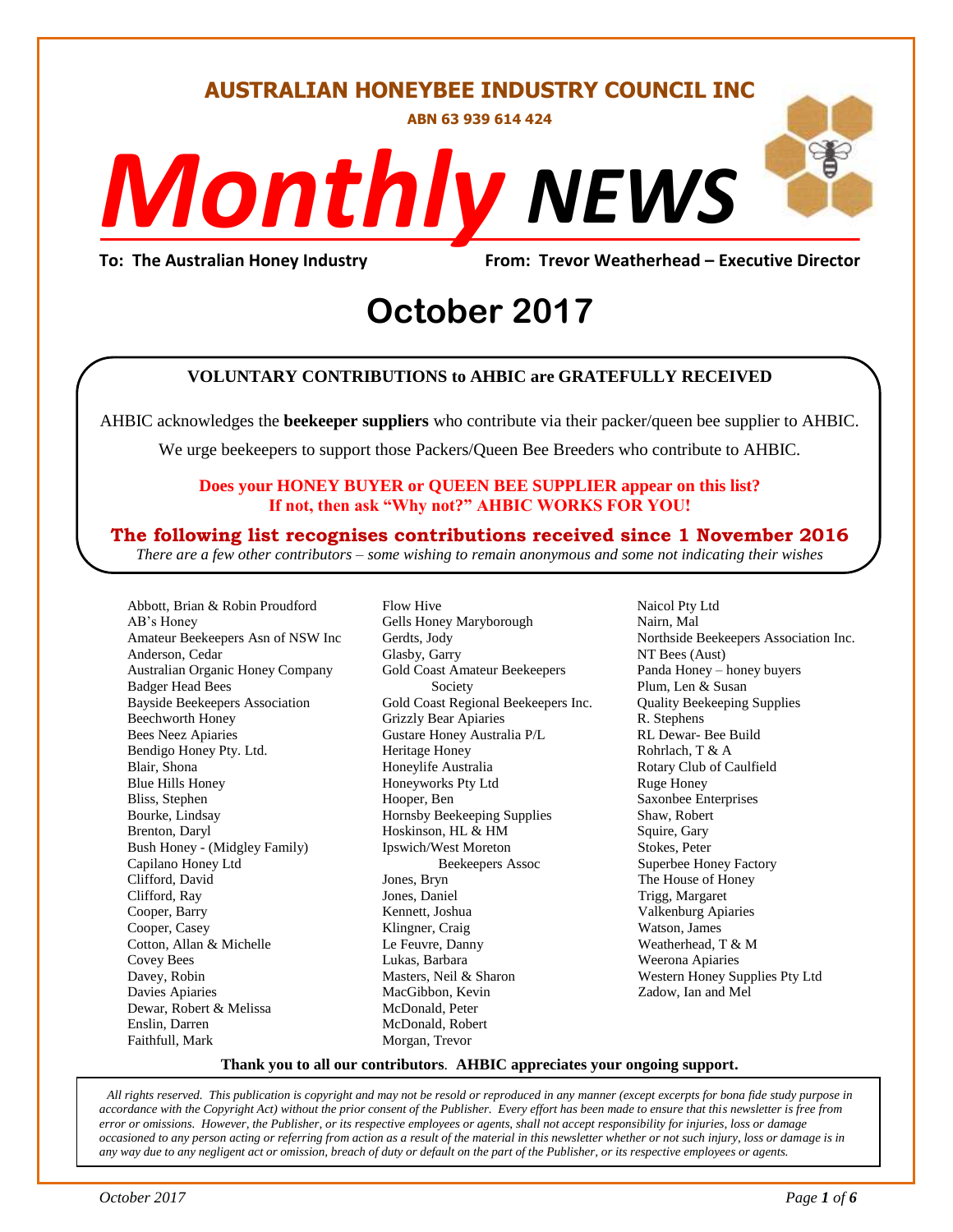### **CERTIFICATE III IN BEEKEEPING**

Skills Impact have received a grant to look at the Certificate III in Beekeeping. A preliminary meeting was held with State Associations and AHBIC representatives on 11 October. The meeting examined the competencies in the Certificate and many useful changes were suggested.

There is now an opportunity for others interested in the Certificate III in Beekeeping to have input. Go to<http://www.skillsimpact.com.au/agriculture/training-package-projects/apiculture-bees-project/> There you will be able to register your interest plus register to attend a face to face consultation workshop.

### **RETIREMENT OF MARGARET BLUNDEN**

I see in the Honeybee News that Margaret Blunden is retiring as Editor of Honeybee News.

In her farewell Margaret refers to when she began with the Australian Honey Board back in 1984. I would be one of few in the industry today who remembers this.

A couple of other points that Margaret did not mention in her farewell was that when the Australia Honey Board was wound up, industry moved its activities to the Australian Horticultural Council. Margaret worked there and her experience from the Australian Honey Board days was invaluable as we worked in an environment that was not always friendly towards the beekeeping industry.

Another of Margaret's long lasting legacies is the work she did for Apimondia in Melbourne in 2007. If you have a satchel from the Melbourne Apimondia and you are still using it today, like I am, then thank Margaret. Who has one of those bee ties that were sold at Apimondia? Also thank Margaret. Margaret was responsible for obtaining the merchandise that we sold at Apimondia. Notably there was no junk.

Margaret was also helping out in the AHBIC office over many years and did a lot of good work there.

So Margaret, as you settle into retirement with Bruce, can I, on behalf of AHBIC, thank you for your work for the industry.

## **ROADMAP FOR INSECT POLLINATORS**

The Australian Pesticides and Veterinary Medicines Authority (APVMA) have released the Roadmap for insect pollinator risk assessments in Australia. It can be found at <https://apvma.gov.au/node/27556>

The APVMA is in the process of implementing the labelling for risk mitigation for pollinators for new chemistry and at chemical review [\(https://apvma.gov.au/node/10916\)](https://apvma.gov.au/node/10916). As noted we are currently expecting to publish the environment component to the fipronil review in the  $3<sup>rd</sup>$  quarter of the 17/18 financial year. This will include consideration of the labelling as outlined in the roadmap.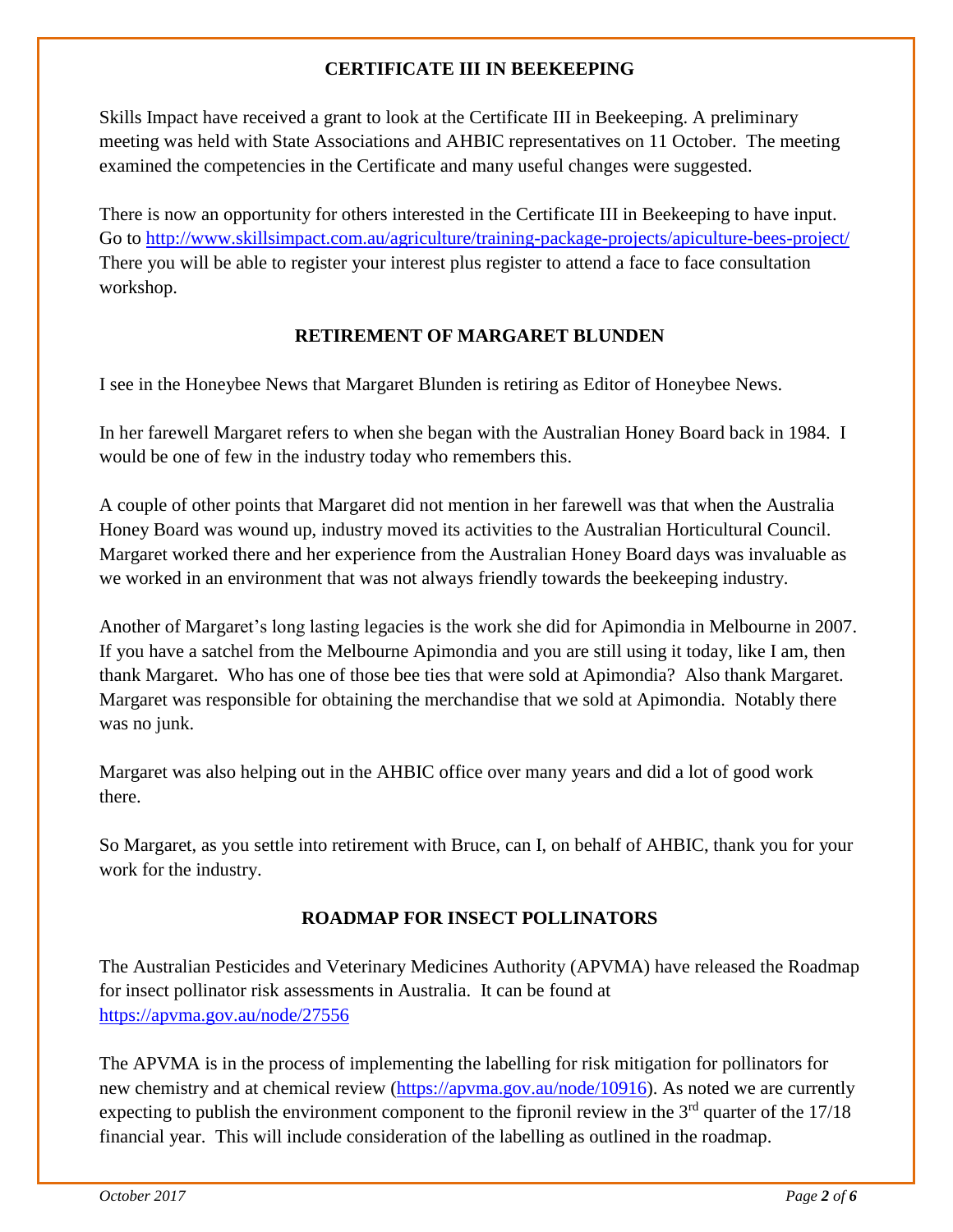### **FORMATION OF AN AUSTRALIAN MANUKA HONEY ASSOCIATION**

There is much activity in the formation of the Australian Manuka Honey Association (AMHA). There have been several articles in the press. See [https://thewest.com.au/business/agriculture/not](https://thewest.com.au/business/agriculture/not-cool-bro-nz-producers-want-name-rights-to-our-manuka-honey-ng-b88641004z)[cool-bro-nz-producers-want-name-rights-to-our-manuka-honey-ng-b88641004z](https://thewest.com.au/business/agriculture/not-cool-bro-nz-producers-want-name-rights-to-our-manuka-honey-ng-b88641004z) and <https://www.pressreader.com/australia/the-west-australian/20171027/281934543199632>

Peter McDonald has taken over the role as AHBIC observer with the AMHA.

If you are interested in joining the AMHA contact Paul Callander at [pc@manukalife.net.au](mailto:pc@manukalife.net.au)

### **AGM**

Annual conferences for 2018, in chronological order, as I currently have them are:-

| WA Farmers Federation - Beekeepers Section   | $4$ May -            |  |
|----------------------------------------------|----------------------|--|
| South Australian Apiarists Association       | 17 May -             |  |
| <b>Tasmanian Beekeepers Association</b>      | 26 May -             |  |
| Victorian Apiarists Association              | $31$ May $-1$ June - |  |
| Australian Honey Bee Industry Council        | 1 July – Gold Coast  |  |
| New South Wales Apiarists Association        | 26 June – Gold Coast |  |
| <b>Queensland Beekeepers Association</b>     | <b>TBA</b>           |  |
| Honey and Packers Marketers Association      | <b>TBA</b>           |  |
| National Council of Pollination Associations | <b>TBA</b>           |  |
| Australian Queen Bee Breeders Association    | <b>TBA</b>           |  |

### **NEW CHEMICAL REGISTRATIONS**

**Application no.:** 111536 **Applicant ACN:**<br>Summary of use:

**Date of registration/approval:** 28 September 28 September 28 September 2017 128 September 2017 128 September 2017 128 September 2017 128 September 2017 128 September 2017 128 September 2017 128 September 2017 128 Septembe **Product registration no.:** 84842 Label approval no.:

**Application no.:** 112666 **Active constituent/s: Applicant name:** Farmalinx Pty Ltd **Applicant ACN:**<br>Summary of use:

**Date of registration/approval:** 28 September 2017 **Product registration no.:** 85223 Label approval no.:

**Application no.: 111445**<br>**Product name: 111445**<br>Raystar **Applicant ACN:** 610 946 784<br> **Summary of use:** Example 20 60 For the contr

**Date of registration/approval:** 28 September 28 September 2017 28 September 2017 28 September 2017 2018 **Product registration no.: Label approval no.:** 84799/111445

**Product name: Product name: Submarino Lambda 250 CS Insecticide**<br> **Active constituent/s:** 250 0/L lambda-cvhalothrin **Active constituent/s:** <br> **Applicant name:** <br> **Applicant name:** <br> **Applicant name:** <br> **Applicant name:** <br> **Applicant name:** <br> **Applicant name:** <br> **Applicant name:** <br> **Applicant name:** <br> **Applicant name:** <br> **Applicant name:** Submarino Pty Ltd<br>616 055 559 For the control of certain insect pests in cotton, barley, wheat and various field crops<br>28 September 2017

> **Uptown Insecticide**<br>440 g/L buprofezin For the control of red scale and white louse scale, jassids (leafhoppers) and longtail, citrus and citrophilous mealybugs in citrus crops; mealybugs in grapes and pears; mealybugs and scales in persimmons, custard apples and passionfruit and mango scale in mangoes

**Product name: Raystar Lambda Cyhalothrin 250 CS Insecticide Active constituent/s: 250 Q/L lambda-cyhalothrin 250 CS Insecticide Active constituent/s:** <br>**Applicant name:** <br>**Applicant name:** <br>**Applicant name:** <br>**Raystar Cropprotection Pty Applicant name:** Raystar Cropprotection Pty Ltd For the control of pests in cotton, barley, wheat and field crops<br>28 September 2017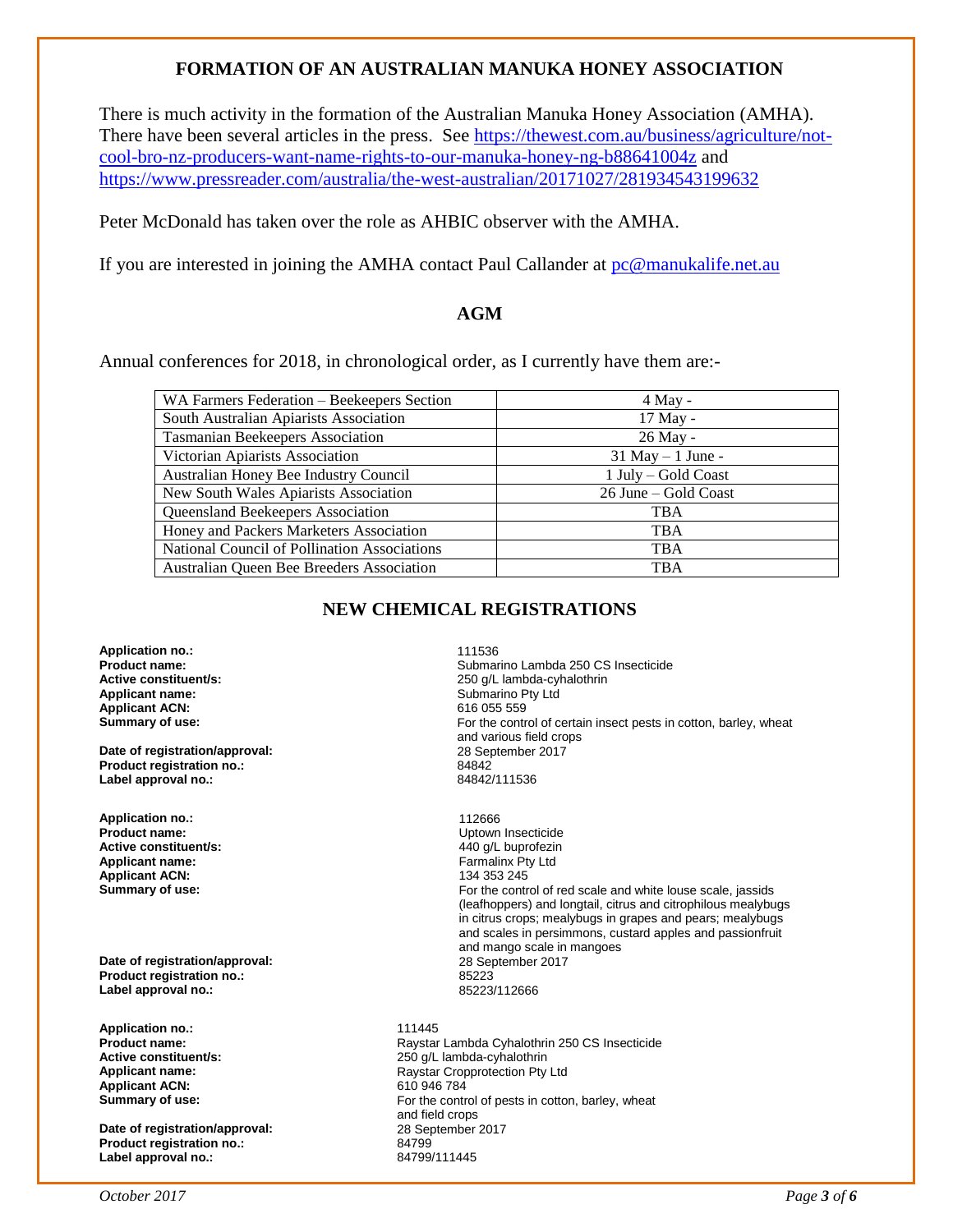**Application no.: 110316**<br> **Product name: Center of Center Section Active constituent/s:**<br>Applicant name: **Applicant ACN:**<br>Summary of use:

**Date of registration/approval:** 9 October 2017 19 9 October 2017 19:30 19:4404 **Product registration no.:** 84404<br> **Label approval no.:** 84404/110316 Label approval no.:

**Application no.:** 110165 **Active constituent/s:**<br>Applicant name: **Applicant ACN:**<br>Summary of variation:

**Date of variation:**  $\overline{4 \cdot 0}$  4 October 2017 **Product registration no.:** 63581 **Label approval no.:** 

**Application no.:** 107811<br> **Active constituent/s:** Diflubenzuron **Active constituent/s:**<br>Applicant name: Applicant ACN:<br>Summary of use:

**Date of approval:** 4 October 2017<br> **Approval no.:** 83237 Approval no.:

**Application no.:** 110970 **Applicant ACN:**<br>Summary of use:

**Date of registration/approval:** 10 October 2017<br> **Product registration no.:** 84630 **Product registration no.:** 84630 **Label approval no.:** 

**Application no.: 111529**<br>**Product name: 111529** 

**Applicant ACN:**<br>Summary of use:

**Date of registration/approval:** 20 October 2017<br> **Product registration no:** 24836 **Product registration no.:** 84836 **Label approval no.:** 

Genfarm Imidacloprid 350 Insecticide<br>350 g/L imidacloprid Landmark Operations Limited<br>008 743 217 For the control of various insect pests in sugarcane, cotton, fruit, vegetables and ornamentals<br>9 October 2017

> Surefire Vista 200SC Insecticide<br>200 g/L fipronil PCT Holdings Pty Ltd<br>099 023 962 To include new uses for control of grasshoppers and locusts in pasture and sorghum<br>4 October 2017

Arysta Lifescience Australia Pty Ltd<br>005 225 507 For use in veterinary and agricultural products<br>4 October 2017

**Product name: Product name: Product name: Active constituent/s: Product name: Active constituent/s: Active constituent/s: Product name: Active constituent/s: Product name: Active constituent/s: Produ Active constituent/s:** <br> **Applicant name:** <br> **Applicant name:** <br> **Applicant name:** <br> **Applicant name:** <br> **Applicant name:** <br> **Applicant name:** <br> **Applicant name:** <br> **Applicant name:** <br> **Applicant name:** <br> **Applicant name:** Farmalinx Pty Ltd<br>134 353 245 For control of diamondback moth (cabbage moth) and cabbage white butterfly in brassica vegetables; light brown apple moth and grapevine moth in grapes; and heliothis in capsicum, lettuce, sweet corn and tomatoes

**Product name: Product name: Product name: Submarino Chlorpyrifos 500 Insecticide**<br> **Active constituent/s: SOO 4/L chlorpyrifos (an anti-cholinester** 500 g/L chlorpyrifos (an anti-cholinesterase compound) **Applicant name:**  $\begin{array}{ccc}\n\bullet & \bullet & \bullet & \bullet \\
\bullet & \bullet & \bullet & \bullet & \bullet \\
\bullet & \bullet & \bullet & \bullet & \bullet \\
\bullet & \bullet & \bullet & \bullet & \bullet\n\end{array}$  Submarino Pty Ltd For the control of insect pests of cassava, cereals, forage crops, fruit, ginger, grapevines, hops, oilseed, pasture, pineapples, sugar cane, and vegetable crops<br>20 October 2017

### **AUSTRADE SEMINARS**

Austrade are conducting a series of seminars on business opportunities in the Middle East, North Africa and Turkey. For details see [https://www.austrade.gov.au/Events/Events/mena-connection](https://www.austrade.gov.au/Events/Events/mena-connection-seminars?utm_campaign=TRADE-MI-MENA+Connection+Seminar+2017&utm_medium=email&utm_source=TRADE-MI-MENA+Connection+Seminars+2017)[seminars?utm\\_campaign=TRADE-MI-](https://www.austrade.gov.au/Events/Events/mena-connection-seminars?utm_campaign=TRADE-MI-MENA+Connection+Seminar+2017&utm_medium=email&utm_source=TRADE-MI-MENA+Connection+Seminars+2017)[MENA+Connection+Seminar+2017&utm\\_medium=email&utm\\_source=TRADE-MI-](https://www.austrade.gov.au/Events/Events/mena-connection-seminars?utm_campaign=TRADE-MI-MENA+Connection+Seminar+2017&utm_medium=email&utm_source=TRADE-MI-MENA+Connection+Seminars+2017)[MENA+Connection+Seminars+2017](https://www.austrade.gov.au/Events/Events/mena-connection-seminars?utm_campaign=TRADE-MI-MENA+Connection+Seminar+2017&utm_medium=email&utm_source=TRADE-MI-MENA+Connection+Seminars+2017)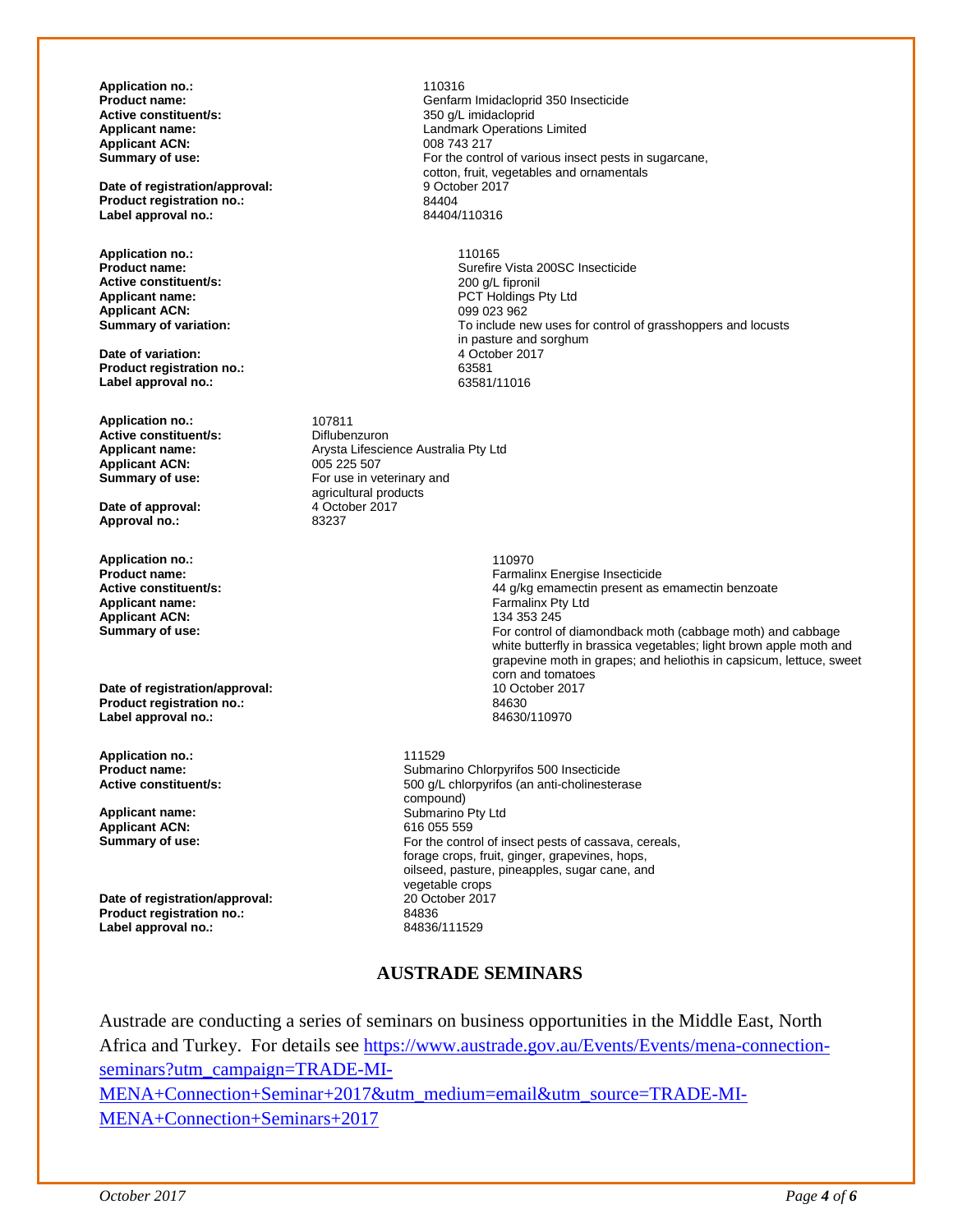### **BEEKEEPING PhD's AVAILABLE THROUGH CRC**

The CRC for Honey bee products is looking for 16 PhDs to investigate a wide variety of projects all related to adding value to the honey bee product.

There has been interest from overseas students but this is an excellent opportunity for students in Australia to become involved in honey bee research. There is a shortage of honey bee researchers in Australia so this could be the start of a great career in honey bee research.

The projects are up on 'Find a PhD' website <https://www.findaphd.com/search/phd.aspx?keywords=honey%20bee>

### **CODE OF PRACTICE**

Western Australia is about to appoint their Bee Biosecurity Officer (BBO). This will now make BBO's in Victoria, New South Wales and Tasmania. South Australia had advertised and offered the position to two (2) different people who declined. South Australia is now to re-advertise and hopefully have someone in place before the end of this year. Queensland is still negotiating with the Department of Agriculture and Fisheries on a BBO.

The Biosecurity Online Training (BOLT) course on Biosecurity for Beekeepers is up and running. Beekeepers who own 50 or more hives can obtain a token which allows them to do the course for free. Check with your BBO or State Department to find out how you can obtain the token. Beekeepers with less than 50 hives can do the course for a cost of \$20.

As of 23 October, there had been 405 people who had registered for the course with a 72% completion rate. The average time taken to complete the course is 93 minutes. So far the breakdown is 49% hobby beekeepers, 35% commercial and 16% undefined. The undefined ones are people who helped out by enrolling in the early days to trial the course and make sure it ran smoothly.

## **THIRD AUSTRALIAN BEE CONGRESS**

Planning is well underway for the Third Australian Bee Congress to be held on the Gold Coast from 27 – 30 June 2018. The website is [www.australianbeecongress.com.au](http://www.australianbeecongress.com.au/)

I hope that you have put this in your diary for next year.

There are opportunities for sponsorships and also for trade show sites both inside and outside.

Sponsorship gives you an opportunity to put your name forward to the beekeeping industry and show that you are supporting your industry. The trade show is an excellent opportunity to showcase your products to the beekeepers who will be attending.

## **B-QUAL**

B-QUAL met recently and Barry Pobke has retired from the Board after 14 years of service. Thank you Barry for your time as a Board member and Chairman.

Three new Board members have been appointed and the full Board is Wayne Fuller, Chairman, Dr. Nicholas Chantler AM, Lindsay Bourke, Don Muir, Martin Drake and Paul Costa.